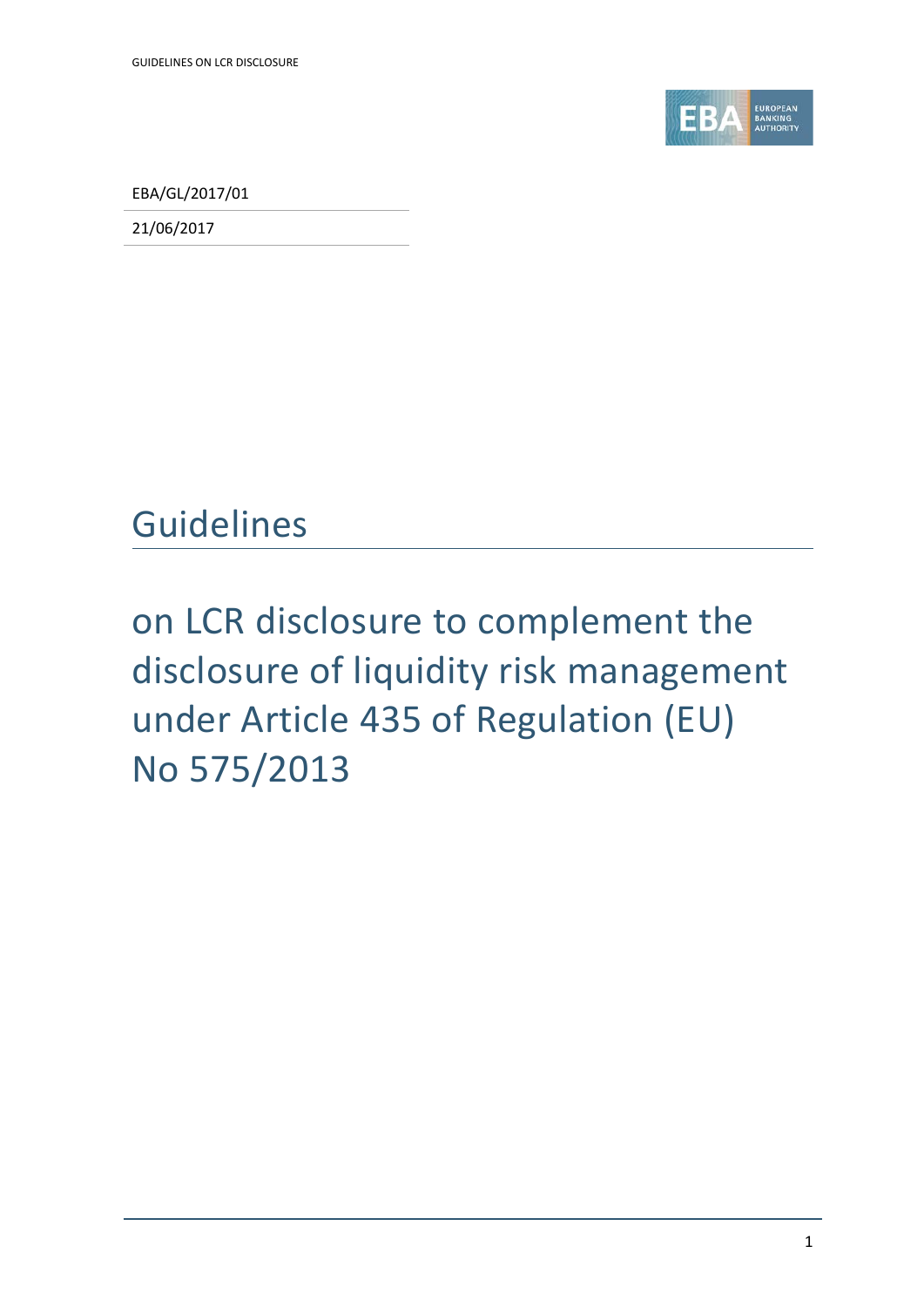

# 1. Compliance and reporting obligations

### Status of these guidelines

- 1. This document contains guidelines issued pursuant to Article 16 of Regulation (EU) No [1](#page-1-0)093/2010.<sup>1</sup> In accordance with Article 16(3) of Regulation (EU) No 1093/2010, competent authorities and financial institutions must make every effort to comply with the guidelines.
- 2. Guidelines set the EBA view of appropriate supervisory practices within the European System of Financial Supervision or of how Union law should be applied in a particular area. Competent authorities as defined in Article 4(2) of Regulation (EU) No 1093/2010 to whom guidelines apply should comply by incorporating them into their practices as appropriate (e.g. by amending their legal framework or their supervisory processes), including where guidelines are directed primarily at institutions.

#### Reporting requirements

j

- 3. According to Article 16(3) of Regulation (EU) No 1093/2010, competent authorities must notify the EBA as to whether they comply or intend to comply with these guidelines, or otherwise with reasons for non-compliance, by 21.08.2017. In the absence of any notification by this deadline, competent authorities will be considered by the EBA to be non-compliant. Notifications should be sent by submitting the form available on the EBA website to [compliance@eba.europa.eu](mailto:compliance@eba.europa.eu) with the reference 'EBA/GL/2017/01'. Notifications should be submitted by persons with appropriate authority to report compliance on behalf of their competent authorities. Any change in the status of compliance must also be reported to EBA.
- 4. Notifications will be published on the EBA website, in line with Article 16(3).

<span id="page-1-0"></span> $1$  Regulation (EU) No 1093/2010 of the European Parliament and of the Council of 24 November 2010 establishing a European Supervisory Authority (European Banking Authority), amending Decision No 716/2009/EC and repealing Commission Decision 2009/78/EC, (OJ L 331, 15.12.2010, p.12).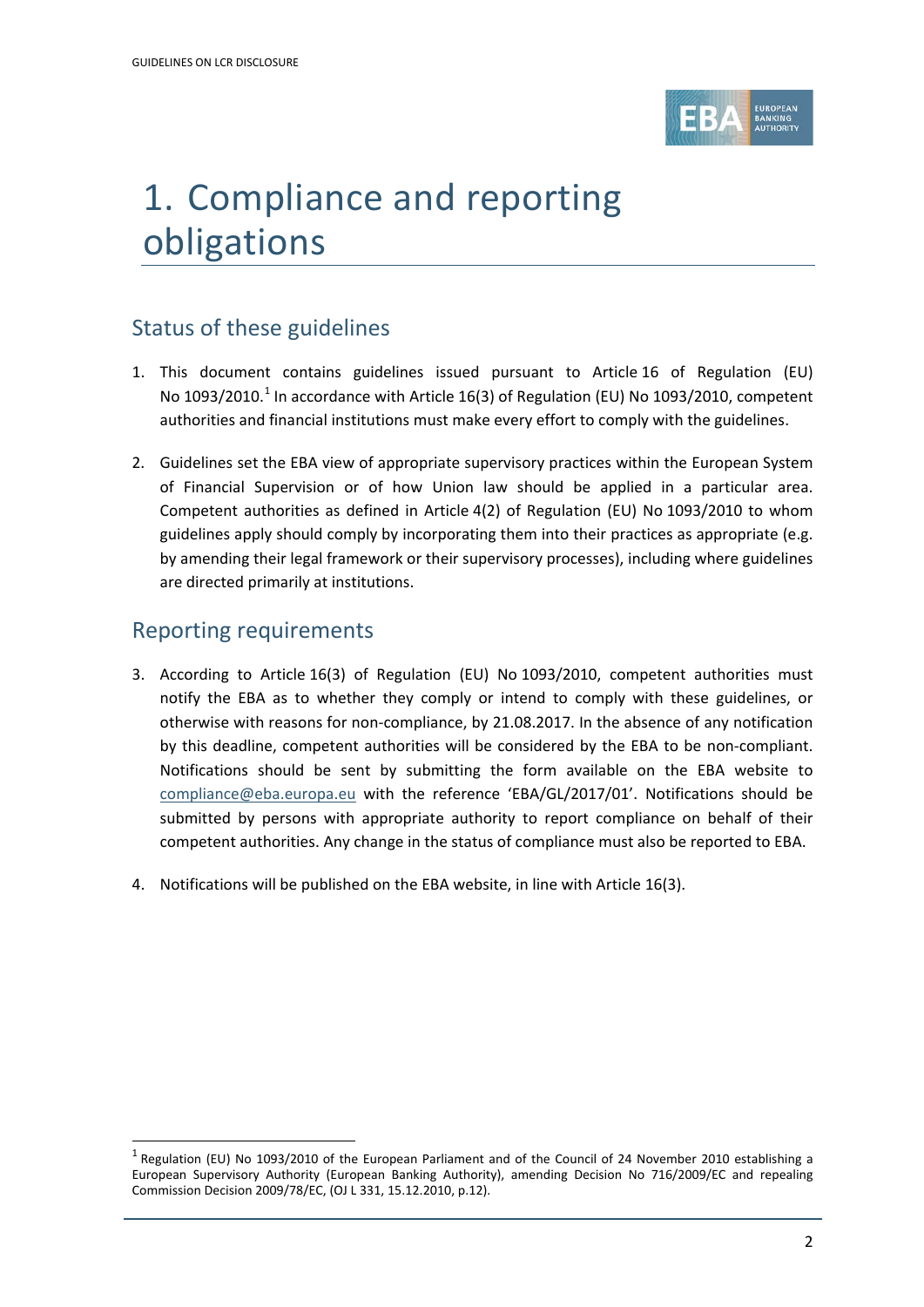

## 2. Subject matter, scope and definitions

### Subject matter

- 5. These guidelines specify the general disclosure framework of risk management under Article 435 of Regulation (EU) No 575/[2](#page-2-0)013<sup>2</sup> in relation to liquidity risk by providing a harmonised structure for the disclosure of information required under Article 435(1) of that Regulation.
- 6. In particular, and consistently with Commission Delegated Regulation (EU) 2015/61,<sup>[3](#page-2-1)</sup> these guidelines specify and explain which information on the liquidity coverage ratio (LCR) is required to be disclosed within the key ratios and figures for the purpose of Article 435(1)(f) of Regulation (EU) No 575/2013.

### Scope and level of application

7. These guidelines apply to those credit institutions that have to comply with the Guidelines on disclosure requirements (EBA/GL/2016/11) under Part Eight of Regulation (EU) No 575/2013 and which are covered by Commission Delegated Regulation (EU) 2015/61.

#### Addressees

8. These guidelines are addressed to competent authorities as defined in point (i) of Article 4(2) of Regulation (EU) No 1093/2010 and to credit institutions as defined in Article 4(1)(1) of Regulation (EU) No 575/2013.

#### Definitions

 $\overline{a}$ 

9. Unless otherwise specified, terms used and defined in Regulation (EU) No 575/2013 and Commission Delegated Regulation (EU) 2015/61 have the same meaning in these guidelines.

<span id="page-2-0"></span><sup>2</sup> Regulation (EU) No 575/2013 of the European and of the Council of 26 June 2013 on prudential requirements for credit institutions and investment firms and amending Regulation (EU) No 648/2012.

<span id="page-2-1"></span> $3$  Commission Delegated Regulation (EU) 2015/61 of 10 October 2014 to supplement Regulation (EU) No 575/2013 of the European Parliament and the Council with regard to liquidity coverage requirement for Credit Institutions.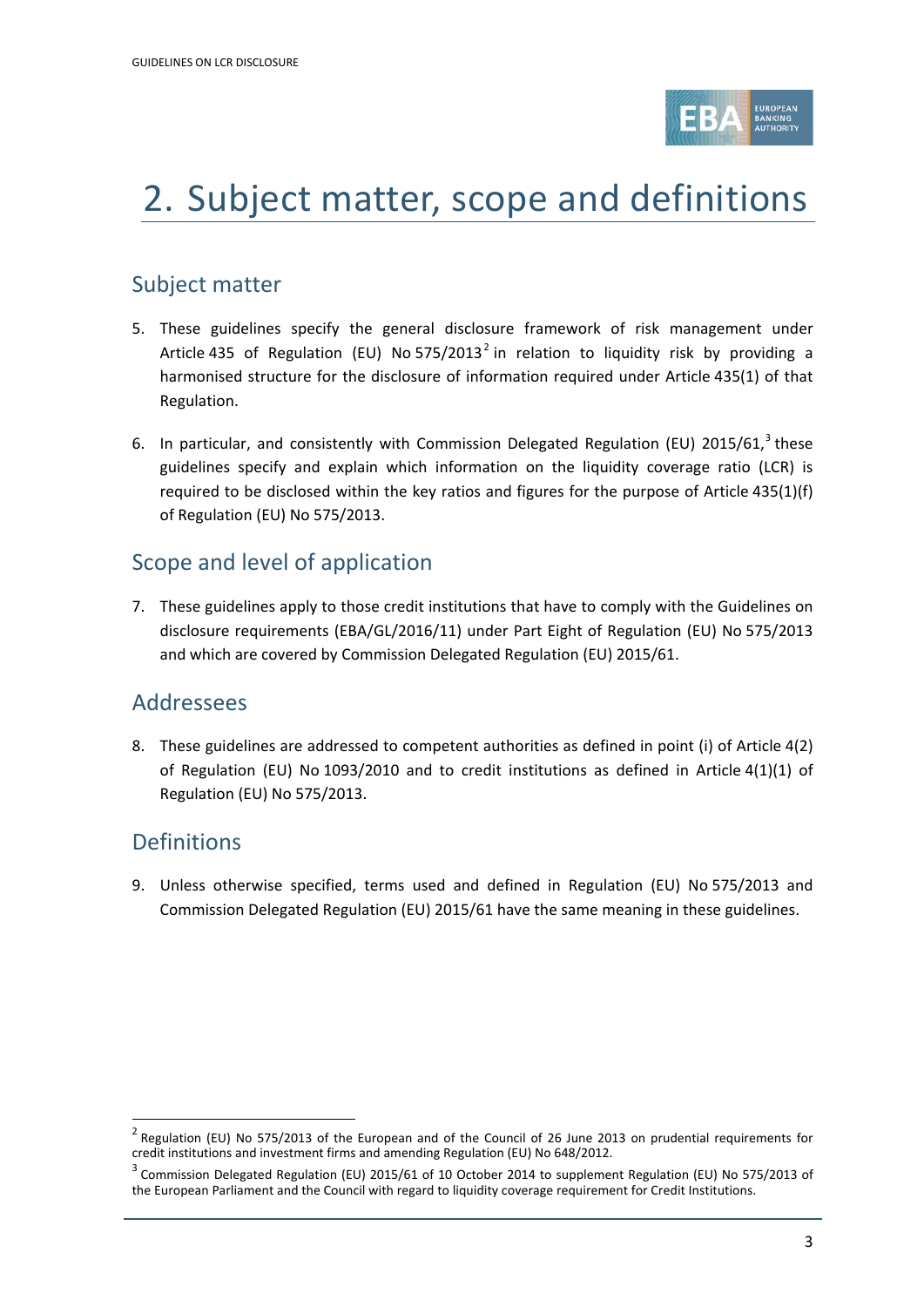

# 3. Implementation

### Date of application

10. These guidelines apply from 31.12.2017.

#### Transitional provisions

11. Credit institutions under the scope of application of these guidelines do not need to publish the disclosures referred to in Annex II where some of the observations for the calculation of their averages are prior to the first LCR reporting reference date and thus are not captured in the LCR reporting templates provided in Annex XXIV of Commission Implementing Regulation (EU) No 680/2014.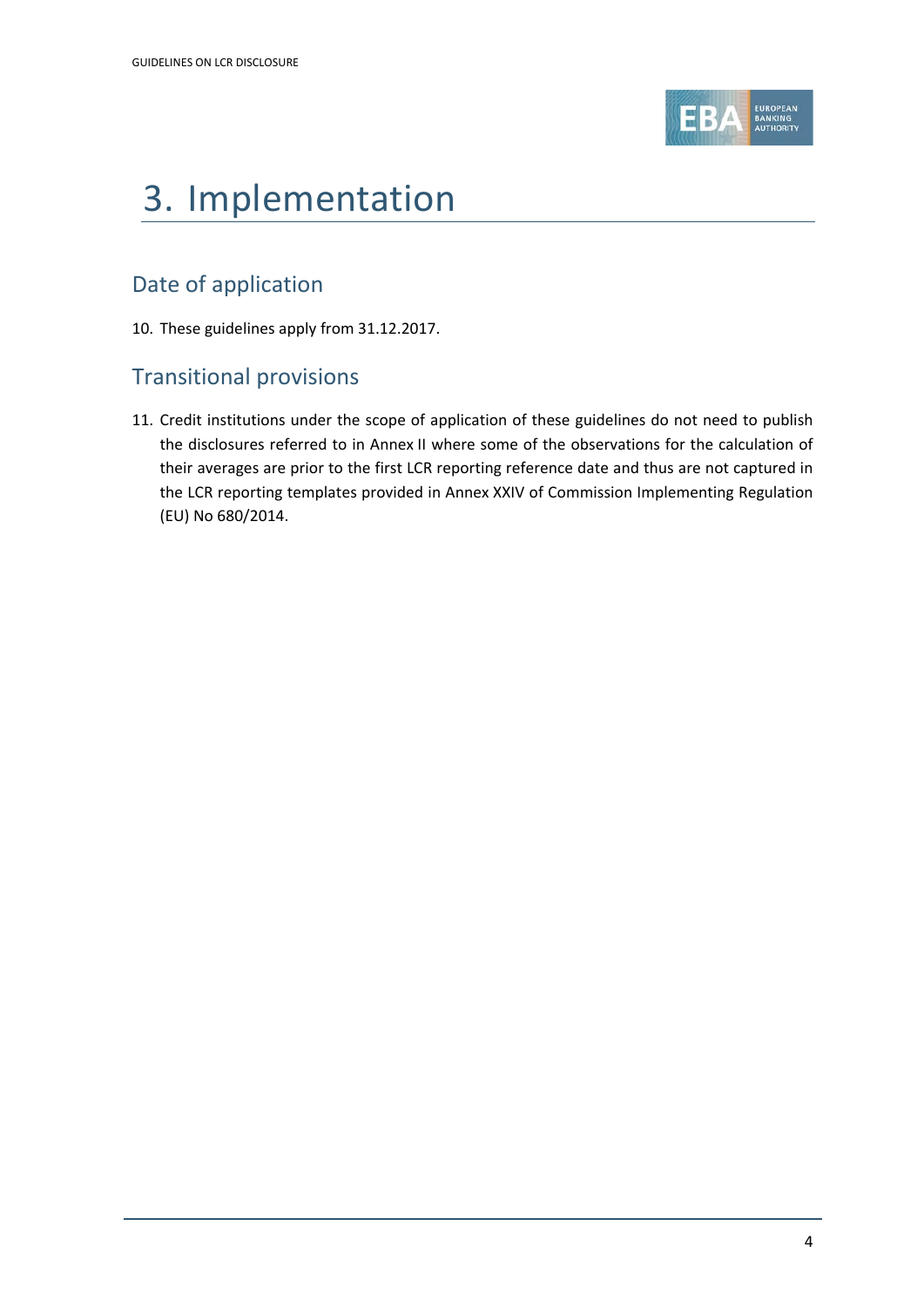

## 4. Guidelines on liquidity risk management and LCR disclosure

- 12.The credit institutions referred to in paragraph 7 should disclose the table provided in Annex I.
- 13.The credit institutions referred to in paragraph 7 should disclose the LCR disclosure template and the template on qualitative information on the LCR provided in Annex II in accordance with the instructions provided in Annex III.
- 14.By way of derogation from paragraph 13, a credit institution should disclose only the information in rows 21, 22 and 23 of the LCR disclosure template in Annex II where all of the following conditions are met:
	- (a) the credit institution has not been identified by competent authorities as a global systemically important institution (G-SII) in accordance with Commission Delegated Regulation (EU) No 1222/2014 and any subsequent amendment;
	- (b) the credit institution has not been identified as an other systemically important institution (O-SII) in application of Article 131 (3) of Directive 2013/36/EU as specified by EBA/GL/2014/10.
- 15.Disclosure in accordance with these guidelines should be made in accordance with the EBA Guidelines on materiality, proprietary and confidentiality and on disclosure frequency under Articles 432(1), 432(2) and 433 of Regulation (EU) No 575/2013 (EBA/GL/2014/14), with further specifications provided in paragraph 16 below.
- 16.For the purpose of point (e) of paragraph 27 of EBA/GL/2014/14, the following items should be regarded as items that are prone to rapid change:
	- (a) total adjusted value of the Liquidity Buffer, as set out in row 21 of the LCR template in Annex II;
	- (b) total adjusted value of Total Net Cash Outflows, as set out in row 22 of the LCR template in Annex II ;
	- (c) total adjusted value of the Liquidity Coverage Ratio (%), as set out in row 23 of the LCR template in Annex II.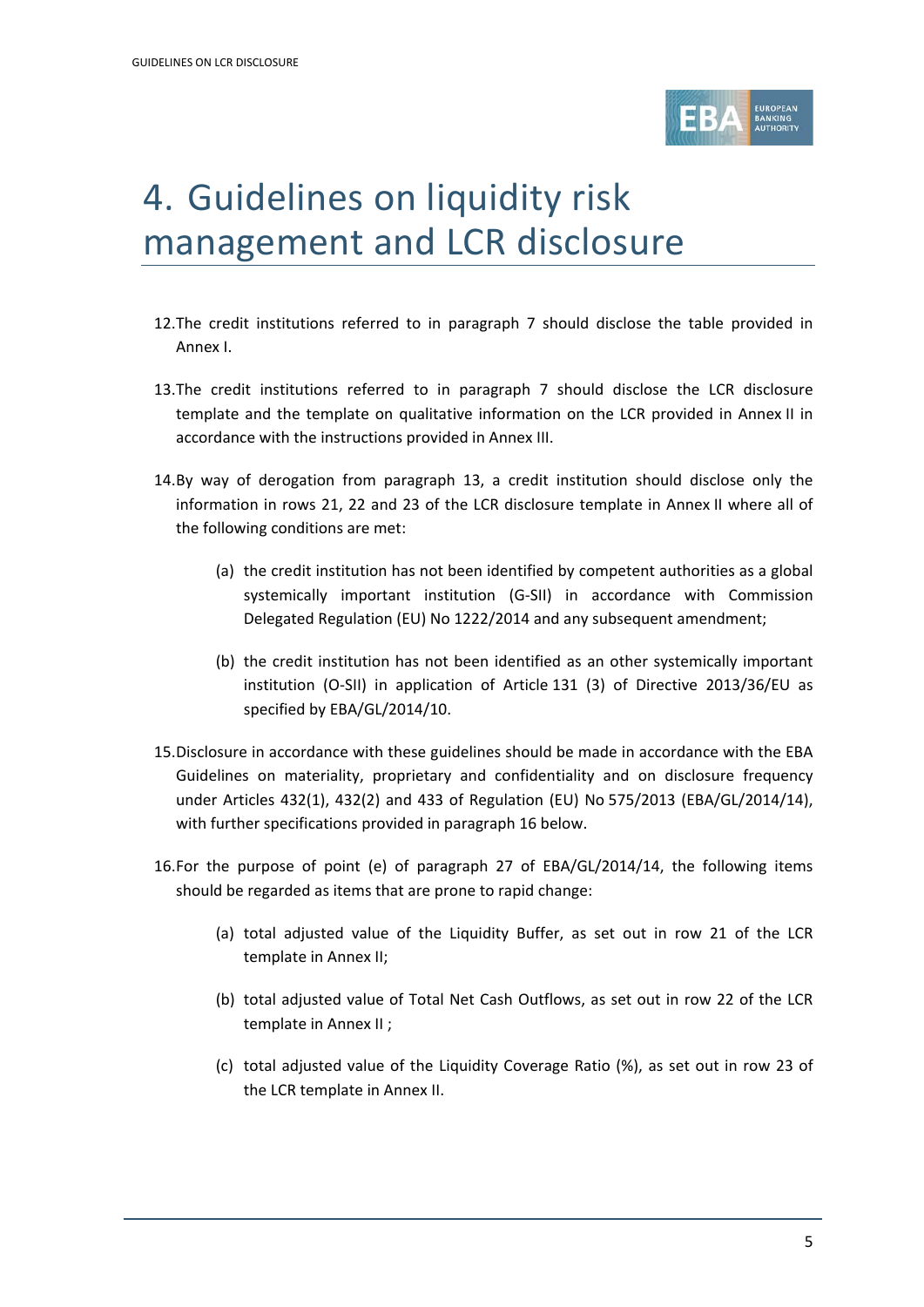

# Annex I – Table EU LIQA on liquidity risk management

#### 17. **Table on qualitative/quantitative information of liquidity risk in accordance with Article 435(1) of Regulation (EU) 575/2013**

**Purpose:** Disclose risk management objectives and policies for liquidity risk

**Scope of application:** The table is mandatory for credit institutions referred to in paragraph 7 of these guidelines

**Content:** Qualitative and quantitative information

**Frequency:** At least annual

**Format:** Flexible

|                                                                                   | Comment |
|-----------------------------------------------------------------------------------|---------|
| Strategies and processes in the management of the liquidity risk                  |         |
| Structure and organisation of the liquidity risk management function              |         |
| (authority, statute, other arrangements)                                          |         |
| Scope and nature of liquidity risk reporting and measurement systems              |         |
| Policies for hedging and mitigating the liquidity risk and strategies and         |         |
| processes for monitoring the continuing effectiveness of hedges and               |         |
| mitigants                                                                         |         |
| A declaration approved by the management body on the adequacy of                  |         |
| liquidity risk management arrangements of the institution providing               |         |
| assurance that the liquidity risk management systems put in place are             |         |
| adequate with regard to the institution's profile and strategy                    |         |
| A concise liquidity risk statement approved by the management body                |         |
| succinctly describing the institution's overall liquidity risk profile associated |         |
| with the business strategy. This statement shall include key ratios and           |         |
| figures (other than those already covered in Annex II of these guidelines)        |         |
| providing external stakeholders with a comprehensive view of the                  |         |
| institution's management of liquidity risk, including how the liquidity risk      |         |
| profile of the institution interacts with the risk tolerance set by the           |         |
| management body                                                                   |         |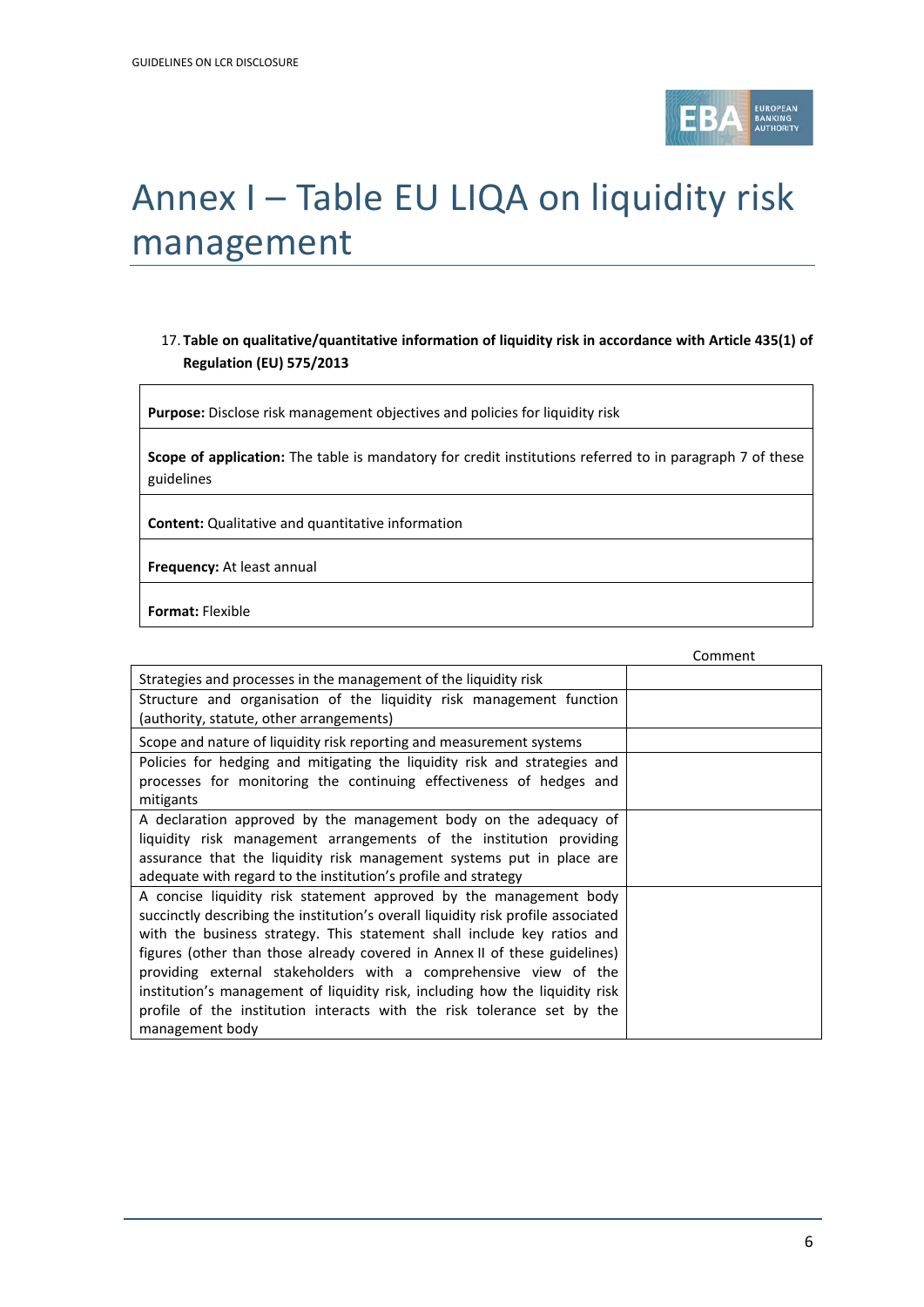

### Annex II – Templates EU LIQ1: LCR disclosure template and the template on qualitative information on the LCR

#### 18. **LCR disclosure template, on quantitative information of LCR which complements Article 435(1)(f) of Regulation (EU) No 575/2013.**

**Purpose:** Disclose level and components of the LCR

**Scope of application:** The template is mandatory for credit institutions referred to in paragraph 7 of these Guidelines

**Content:** Quantitative information

**Frequency:** At least annual

**Format:** Fixed

| <b>Scope of consolidation</b><br>(solo/consolidated) |                                                                                                  | <b>Total unweighted value</b><br>(average) |  |  | Total weighted value (average) |  |  |  |  |
|------------------------------------------------------|--------------------------------------------------------------------------------------------------|--------------------------------------------|--|--|--------------------------------|--|--|--|--|
| <b>Currency and units (XXX million)</b>              |                                                                                                  |                                            |  |  |                                |  |  |  |  |
|                                                      | <b>Quarter ending on (DD Month</b>                                                               |                                            |  |  |                                |  |  |  |  |
| YYY)                                                 |                                                                                                  |                                            |  |  |                                |  |  |  |  |
|                                                      | Number of data points used in                                                                    |                                            |  |  |                                |  |  |  |  |
|                                                      | the calculation of averages                                                                      |                                            |  |  |                                |  |  |  |  |
|                                                      | <b>HIGH-QUALITY LIQUID ASSETS</b>                                                                |                                            |  |  |                                |  |  |  |  |
| $\mathbf{1}$                                         | Total high-quality liquid<br>assets (HQLA)                                                       |                                            |  |  |                                |  |  |  |  |
|                                                      | <b>CASH-OUTFLOWS</b>                                                                             |                                            |  |  |                                |  |  |  |  |
| $\overline{2}$                                       | Retail deposits and deposits<br>from small business<br>customers, of which:                      |                                            |  |  |                                |  |  |  |  |
| 3                                                    | Stable deposits                                                                                  |                                            |  |  |                                |  |  |  |  |
| 4                                                    | Less stable deposits                                                                             |                                            |  |  |                                |  |  |  |  |
| 5                                                    | Unsecured wholesale<br>funding                                                                   |                                            |  |  |                                |  |  |  |  |
| 6                                                    | Operational deposits (all<br>counterparties) and<br>deposits in networks of<br>cooperative banks |                                            |  |  |                                |  |  |  |  |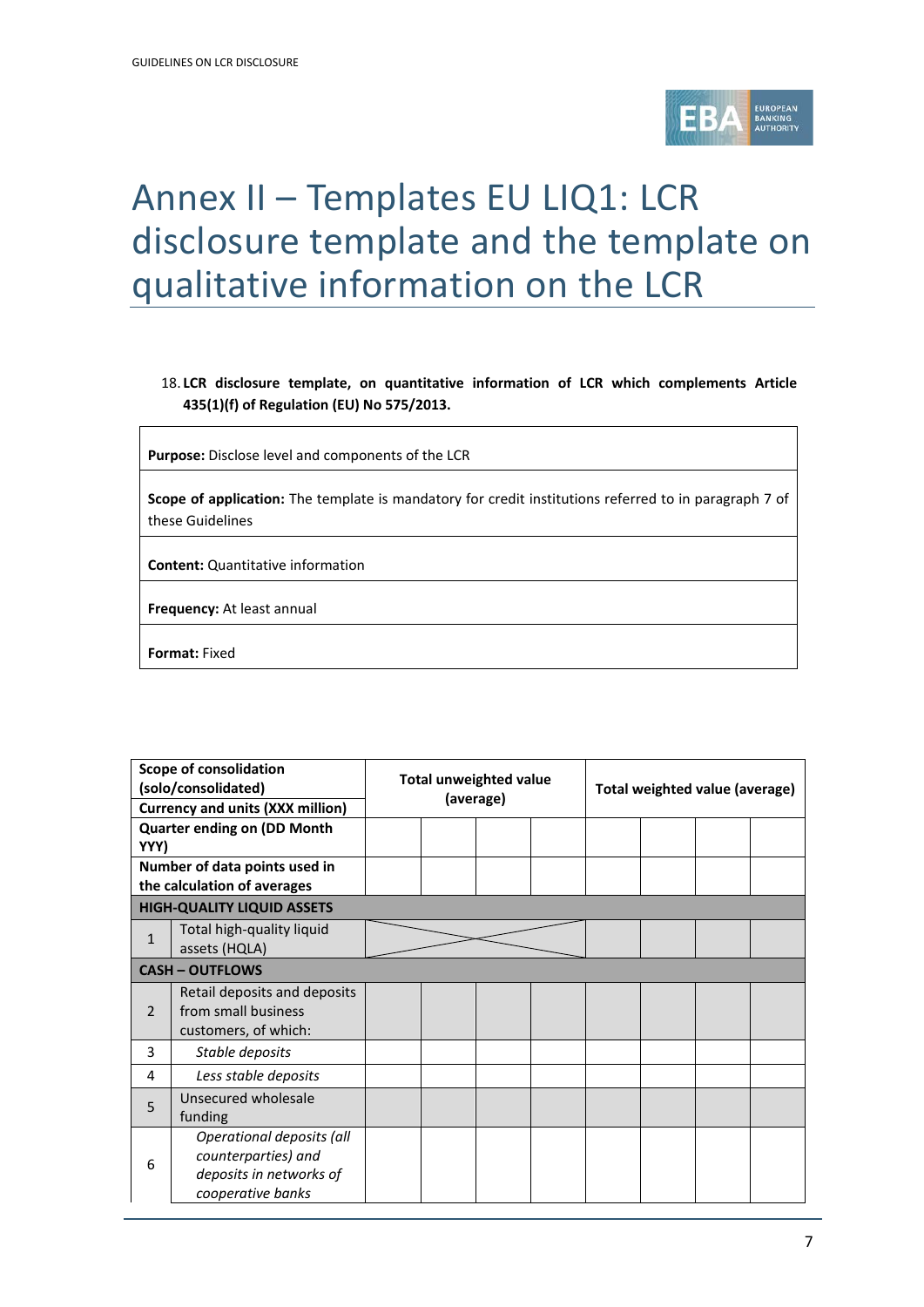

| 7                | Non-operational deposits<br>(all counterparties)        |  |  |  |  |
|------------------|---------------------------------------------------------|--|--|--|--|
| 8                | Unsecured debt                                          |  |  |  |  |
| $\boldsymbol{9}$ | Secured wholesale funding                               |  |  |  |  |
| 10               | Additional requirements                                 |  |  |  |  |
|                  | Outflows related to                                     |  |  |  |  |
|                  | derivative exposures and                                |  |  |  |  |
| 11               | other collateral                                        |  |  |  |  |
|                  | requirements                                            |  |  |  |  |
|                  | Outflows related to loss                                |  |  |  |  |
| 12               | of funding on debt<br>products                          |  |  |  |  |
|                  | Credit and liquidity                                    |  |  |  |  |
| 13               | facilities                                              |  |  |  |  |
| 14               | Other contractual funding                               |  |  |  |  |
|                  | obligations                                             |  |  |  |  |
| 15               | Other contingent funding                                |  |  |  |  |
|                  | obligations                                             |  |  |  |  |
| 16               | <b>TOTAL CASH OUTFLOWS</b><br><b>CASH - INFLOWS</b>     |  |  |  |  |
|                  | Secured lending (e.g.                                   |  |  |  |  |
| 17               | reverse repos)                                          |  |  |  |  |
|                  | Inflows from fully                                      |  |  |  |  |
| 18               | performing exposures                                    |  |  |  |  |
| 19               | Other cash inflows                                      |  |  |  |  |
|                  | (Difference between total                               |  |  |  |  |
|                  | weighted inflows and total                              |  |  |  |  |
| EU-              | weighted outflows arising<br>from transactions in third |  |  |  |  |
| 19a              | countries where there are                               |  |  |  |  |
|                  | transfer restrictions or                                |  |  |  |  |
|                  | which are denominated in                                |  |  |  |  |
|                  | non-convertible currencies)                             |  |  |  |  |
| EU-              | (Excess inflows from a                                  |  |  |  |  |
| 19 <sub>b</sub>  | related specialised credit<br>institution)              |  |  |  |  |
| 20               | <b>TOTAL CASH INFLOWS</b>                               |  |  |  |  |
| EU-              |                                                         |  |  |  |  |
| 20a              | <b>Fully exempt inflows</b>                             |  |  |  |  |
| EU-              | Inflows subject to 90% cap                              |  |  |  |  |
| 20 <sub>b</sub>  |                                                         |  |  |  |  |
| EU-<br>20c       | Inflows subject to 75% cap                              |  |  |  |  |

#### TOTAL ADJUSTED VALUE

| 21 | <b>LIQUIDITY BUFFER</b>                  |  |  |  |
|----|------------------------------------------|--|--|--|
| 22 | <b>TOTAL NET CASH</b><br><b>OUTFLOWS</b> |  |  |  |
| 23 | <b>LIQUIDITY COVERAGE</b><br>RATIO (%)   |  |  |  |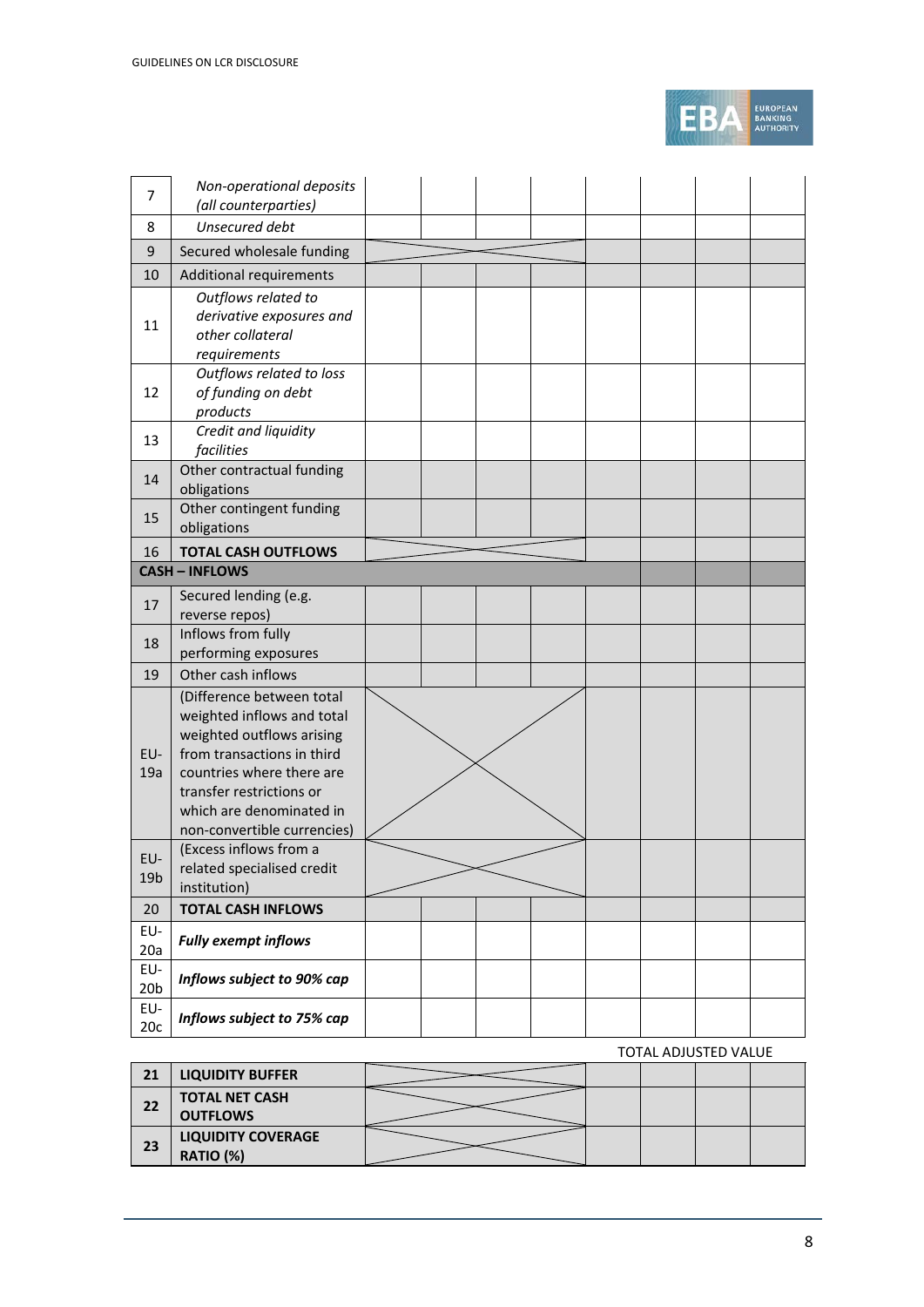

#### 19. **Template on qualitative information on LCR, which complements the LCR disclosure template.**

**Purpose:** Disclose further explanation of the items included in the LCR disclosure template

**Scope of application:** The template is mandatory for credit institutions referred to in paragraph 7 of these Guidelines

**Content:** Mainly qualitative discussions, which could be supported by quantitative information

**Frequency:** At least annual

**Format:** Flexible

Comment

| Concentration of funding and liquidity sources                                                                                                                      |  |
|---------------------------------------------------------------------------------------------------------------------------------------------------------------------|--|
| Derivative exposures and potential collateral calls                                                                                                                 |  |
| Currency mismatch in the LCR                                                                                                                                        |  |
| A description of the degree of centralisation of liquidity<br>management and interaction between the group's units                                                  |  |
| Other items in the LCR calculation that are not captured in the<br>LCR disclosure template but that the institution considers<br>relevant for its liquidity profile |  |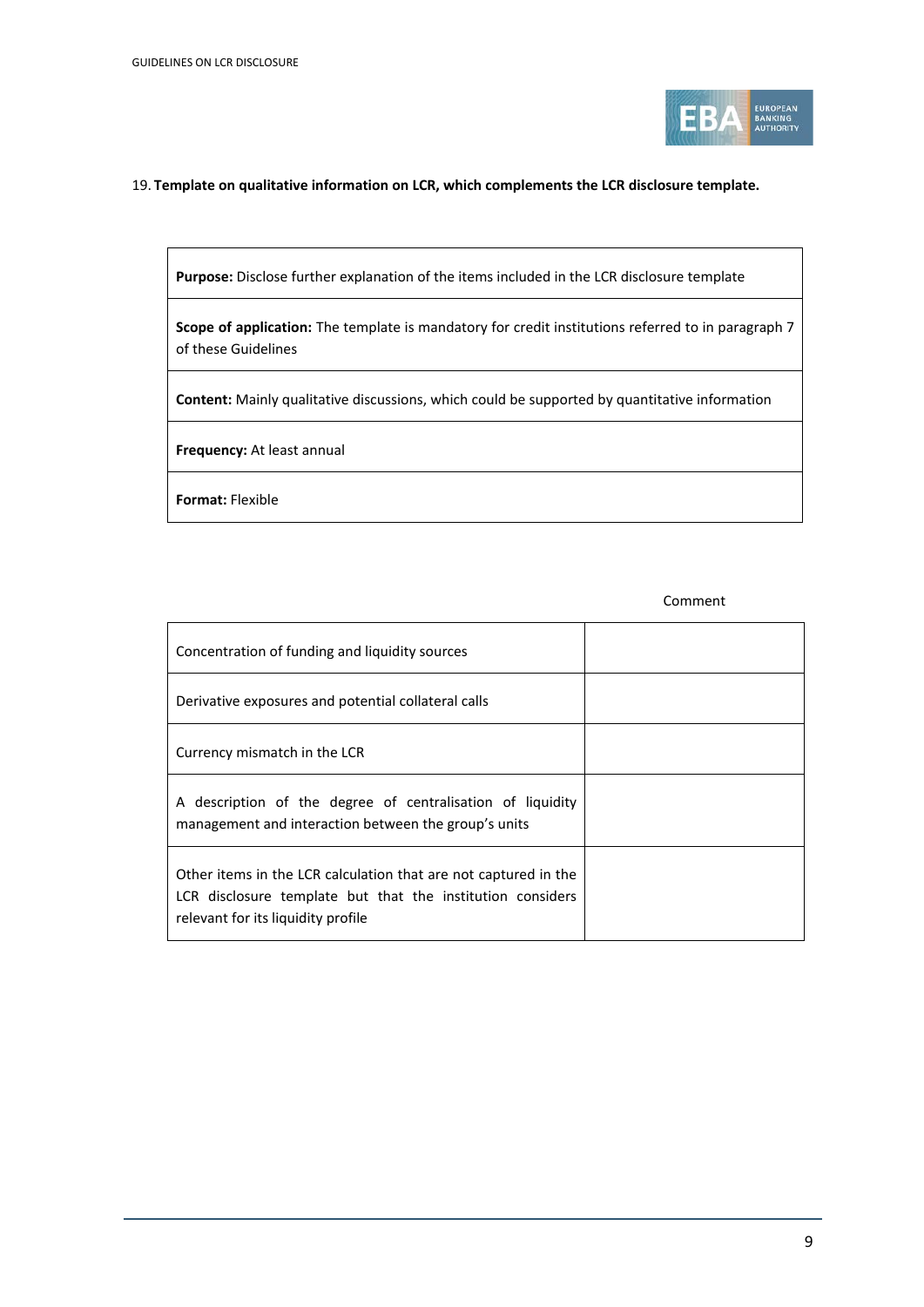

## Annex III – Instructions on Templates EU LIQ1, LCR disclosure template and the template on qualitative information on the LCR

#### Part 1: GENERAL INSTRUCTIONS

- 20.The information that should be disclosed under the LCR disclosure template in Annex II should state the values and figures contained therein for each of the four calendar quarters (January-March, April-June, July-September, October-December) preceding the disclosure date. These values and figures should be calculated as the simple averages of month-end observations over the twelve months preceding the end of each quarter.
- 21.The information that should be disclosed under the template on qualitative information on the LCR in Annex II should provide a qualitative discussion of the items included in the LCR disclosure template.
- 22.The information required under the LCR disclosure template in Annex II should include all items irrespective of the currency in which they are denominated and should be disclosed in the reporting currency as defined in Article 3 of Commission Delegated Regulation (EU) 2015/61.
- 23.In order to calculate the unweighted and weighted inflows and outflows and the weighted HQLA for the purpose of the LCR disclosure template under Annex II, credit institutions under the scope of application of these guidelines should apply the following instructions:
	- (a) Inflows/outflows: the unweighted value of inflows and outflows should be calculated as the outstanding balances of various categories or types of liabilities, off-balance sheet items or contractual receivables. The 'weighed' value for inflows and outflows should be calculated as the value after the inflow and outflow rates are applied.
	- (b) HQLA: the 'weighted' value of High Quality Liquid Assets (HQLA) should be calculated as the value after haircuts are applied.
- 24.In order to calculate the adjusted value of the liquidity buffer in item 21 and the adjusted value of total net cash outflows in item 22 of the LCR disclosure template under Annex II, credit institutions under the scope of application of these guidelines should apply each of the following instructions: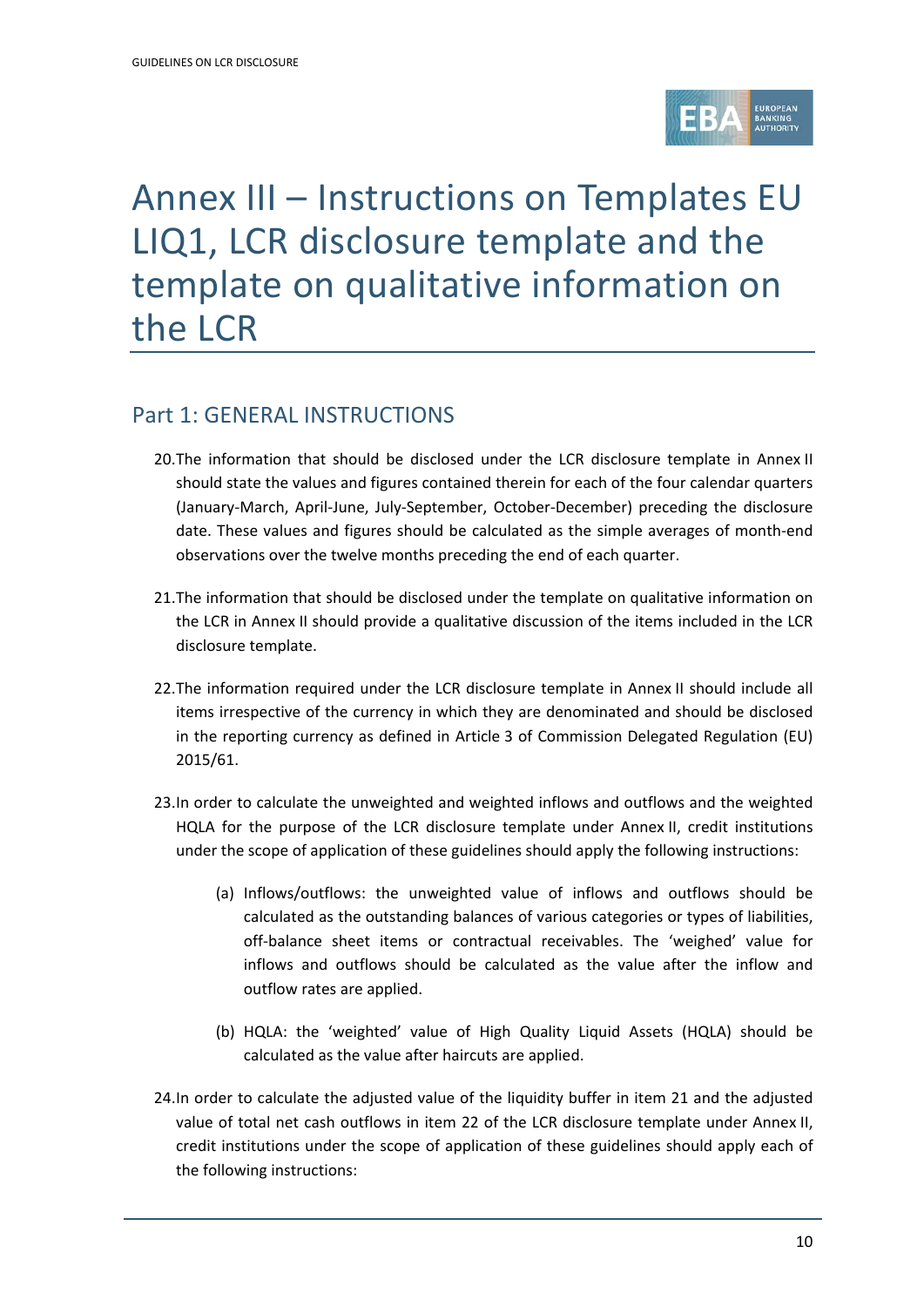j



- (a) the adjusted value of the liquidity buffer is the value of total HQLA after the application of both haircuts and any applicable cap;
- (b) the adjusted value of net cash outflows should be calculated after the cap on inflows is applied, where applicable.

### Part 2: SPECIFIC INSTRUCTIONS

25.Credit institutions under the scope of application of these guidelines should apply the instructions provided in this paragraph in order to complete the LCR disclosure template under Annex II:

| <b>Row</b> | Legal references and instructions                                                                                                                                                                                                                                                                                                                                                                                                                                                                                                                |
|------------|--------------------------------------------------------------------------------------------------------------------------------------------------------------------------------------------------------------------------------------------------------------------------------------------------------------------------------------------------------------------------------------------------------------------------------------------------------------------------------------------------------------------------------------------------|
| ${1}$      | Total high-quality liquid assets (HQLA)                                                                                                                                                                                                                                                                                                                                                                                                                                                                                                          |
|            | Credit institutions should disclose as the weighted value the Value according to Article 9 of<br>Commission Delegated Regulation (EU) 2015/61 of the item 'Total Unadjusted Liquid<br>Assets' as reported in row 10 (ID 1), column 040 of template C 72.00 Liquidity coverage -<br>Liquid assets of Annex XXIV of Commission Implementing Regulation (EU) No 680/2014. <sup>4</sup>                                                                                                                                                              |
| ${2}$      | Retail deposits and deposits from small business customers, of which:                                                                                                                                                                                                                                                                                                                                                                                                                                                                            |
|            | Credit institutions should disclose as the unweighted value the amount of the item 'Retail<br>deposits' as reported in row 030 (ID 1.1.1), column 010 of template C 73.00 Liquidity<br>coverage - Outflows of Annex XXIV of Commission Implementing Regulation (EU)<br>No 680/2014.                                                                                                                                                                                                                                                              |
|            | Credit institutions should disclose as the weighted value the outflow of the item 'retail<br>deposits' reported in row 030 (ID 1.1.1), column 060 of template C 73.00 on Liquidity<br>coverage - Outflows under Annex XXIV of Commission Implementing Regulation (EU)<br>No 680/2014.                                                                                                                                                                                                                                                            |
| ${3}$      | <b>Stable deposits</b>                                                                                                                                                                                                                                                                                                                                                                                                                                                                                                                           |
|            | Credit institutions should disclose as the unweighted value the sum of the amount of the<br>item 'stable deposits' as reported in row 080 (ID 1.1.1.3), column 010 of template C 73.00<br>on Liquidity coverage - Outflows under Annex XXIV of Commission Implementing<br>Regulation (EU) No 680/2014 and the amount of the item 'derogated stable deposits' as<br>reported in row 090 (ID 1.1.1.4), column 010 of template C 73.00 on Liquidity coverage -<br>Outflows under Annex XXIV of Commission Implementing Regulation (EU) No 680/2014. |
|            | Credit institutions should disclose as the weighted value the sum of the outflow of the                                                                                                                                                                                                                                                                                                                                                                                                                                                          |

<span id="page-10-0"></span> $4$  Commission Implementing Regulation (EU) No 680/2014<sup>4</sup> laying down implementing technical standards with regard to supervisory reporting of institutions according to Regulation (EU) No 575/2013 of the European Parliament and of the Council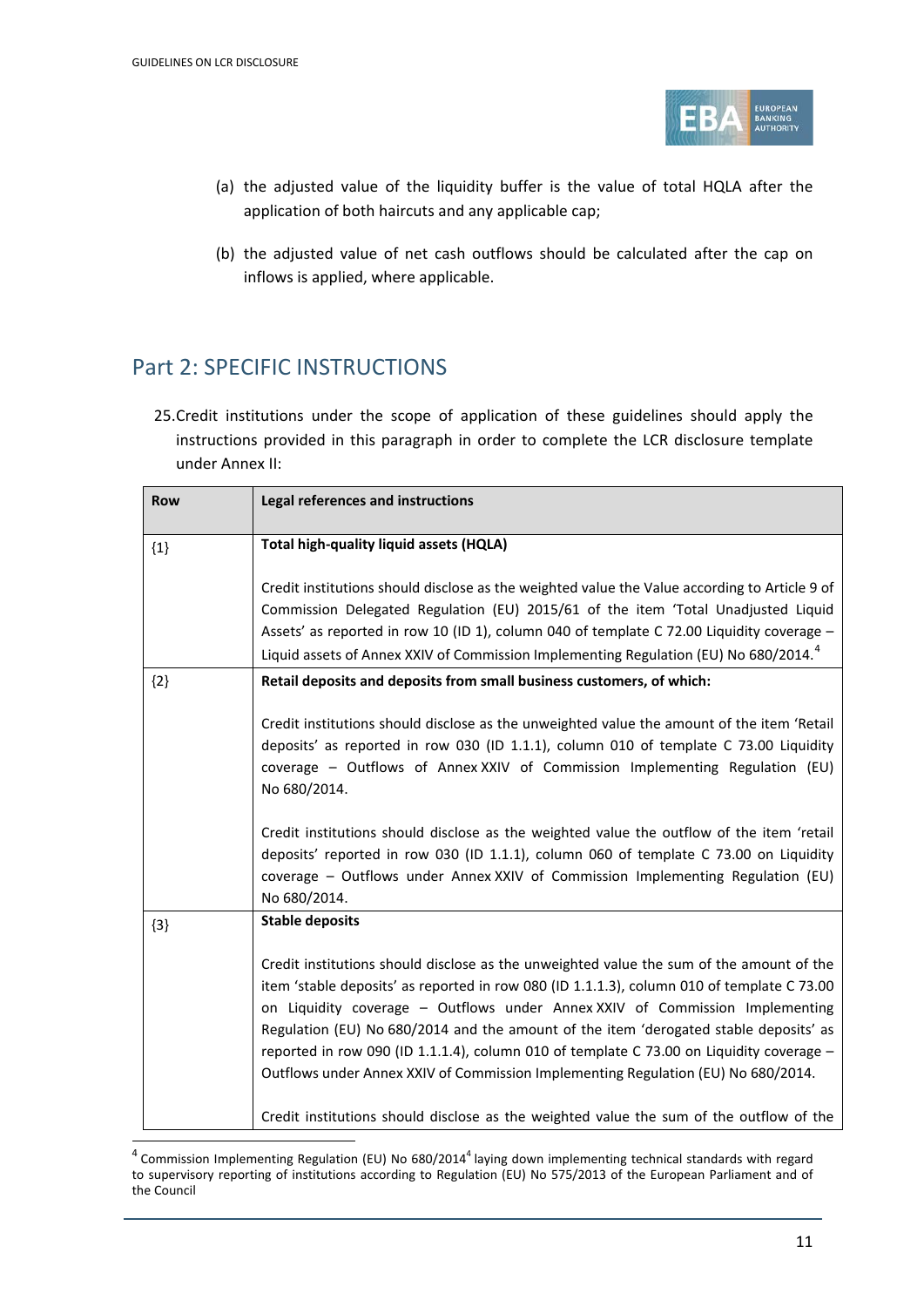

|       | item 'stable deposits' as reported in row 080 (ID 1.1.1.3), column 060 of template C 73.00<br>on Liquidity coverage - Outflows under Annex XXIV of Commission Implementing<br>Regulation (EU) No 680/2014 and the outflow of the item 'derogated stable deposits' as<br>reported in row 090 (ID 1.1.1.4), column 060 of template C 73.00 on Liquidity coverage -<br>Outflows under Annex XXIV of Commission Implementing Regulation (EU) No 680/2014.                                                                                                                |
|-------|----------------------------------------------------------------------------------------------------------------------------------------------------------------------------------------------------------------------------------------------------------------------------------------------------------------------------------------------------------------------------------------------------------------------------------------------------------------------------------------------------------------------------------------------------------------------|
| ${4}$ | Less stable deposits                                                                                                                                                                                                                                                                                                                                                                                                                                                                                                                                                 |
|       | Credit institutions should disclose as the unweighted value the sum of the amount of the<br>item 'deposits subject to higher outflows' as reported in row 050 (ID 1.1.1.2), column 010<br>of template C 73.00 on Liquidity coverage - Outflows under Annex XXIV of Commission<br>Implementing Regulation (EU) No 680/2014 and the amount of the item 'other retail<br>deposits' as reported in row 110 (ID 1.1.1.6), column 010 of template C 73.00 on Liquidity<br>coverage - Outflows under Annex XXIV of Commission Implementing Regulation (EU)<br>No 680/2014.  |
|       | Credit institutions should disclose as the weighted value the sum of the outflow of the<br>item 'deposits subject to higher outflows' as reported in row 050 (ID 1.1.1.2), column 060<br>of template C 73.00 on Liquidity coverage - Outflows under Annex XXIV of Commission<br>Implementing Regulation (EU) No 680/2014 and the outflow of the item 'other retail<br>deposits' as reported in row 110 (ID 1.1.1.6), column 060, of template C 73.00 on Liquidity<br>coverage - Outflows under Annex XXIV of Commission Implementing Regulation (EU)<br>No 680/2014. |
| ${5}$ | <b>Unsecured wholesale funding:</b>                                                                                                                                                                                                                                                                                                                                                                                                                                                                                                                                  |
|       | Credit institutions should disclose the sums of the unweighted and weighted amounts that<br>are necessary to be disclosed in row {6} 'Operational deposits (all counterparties) and<br>deposits in networks of cooperative banks', row {7} 'Non-operational deposits (all<br>counterparties)' and row {8} 'Unsecured debt' of these instructions.                                                                                                                                                                                                                    |
| ${6}$ | Operational deposits (all counterparties) and deposits in networks of cooperative banks                                                                                                                                                                                                                                                                                                                                                                                                                                                                              |
|       | Credit institutions should disclose as the unweighted value the amount of the item<br>'Operational deposits' as reported in row 120 (ID 1.1.2), column 010, of template C 73.00<br>on Liquidity coverage - Outflows under Annex XXIV of Commission Implementing<br>Regulation (EU) No 680/2014.                                                                                                                                                                                                                                                                      |
|       | Credit institutions should disclose as the weighted value the outflow of the item<br>'Operational deposits' as reported in row 120 (ID 1.1.2), column 060, of template C 73.00<br>on Liquidity coverage - Outflows under Annex XXIV of Commission Implementing<br>Regulation (EU) No 680/2014.                                                                                                                                                                                                                                                                       |
| ${7}$ | Non-operational deposits (all counterparties)                                                                                                                                                                                                                                                                                                                                                                                                                                                                                                                        |
|       | Credit institutions should disclose as the unweighted value the amount of the item 'Non-<br>operational deposits' as reported in row 210 (ID 1.1.3), column 010, of template C 73.00<br>on Liquidity coverage - Outflows under Annex XXIV of Commission Implementing<br>Regulation (EU) No 680/2014.                                                                                                                                                                                                                                                                 |
|       | Credit institutions should disclose as the weighted value the outflow of the item 'Non-                                                                                                                                                                                                                                                                                                                                                                                                                                                                              |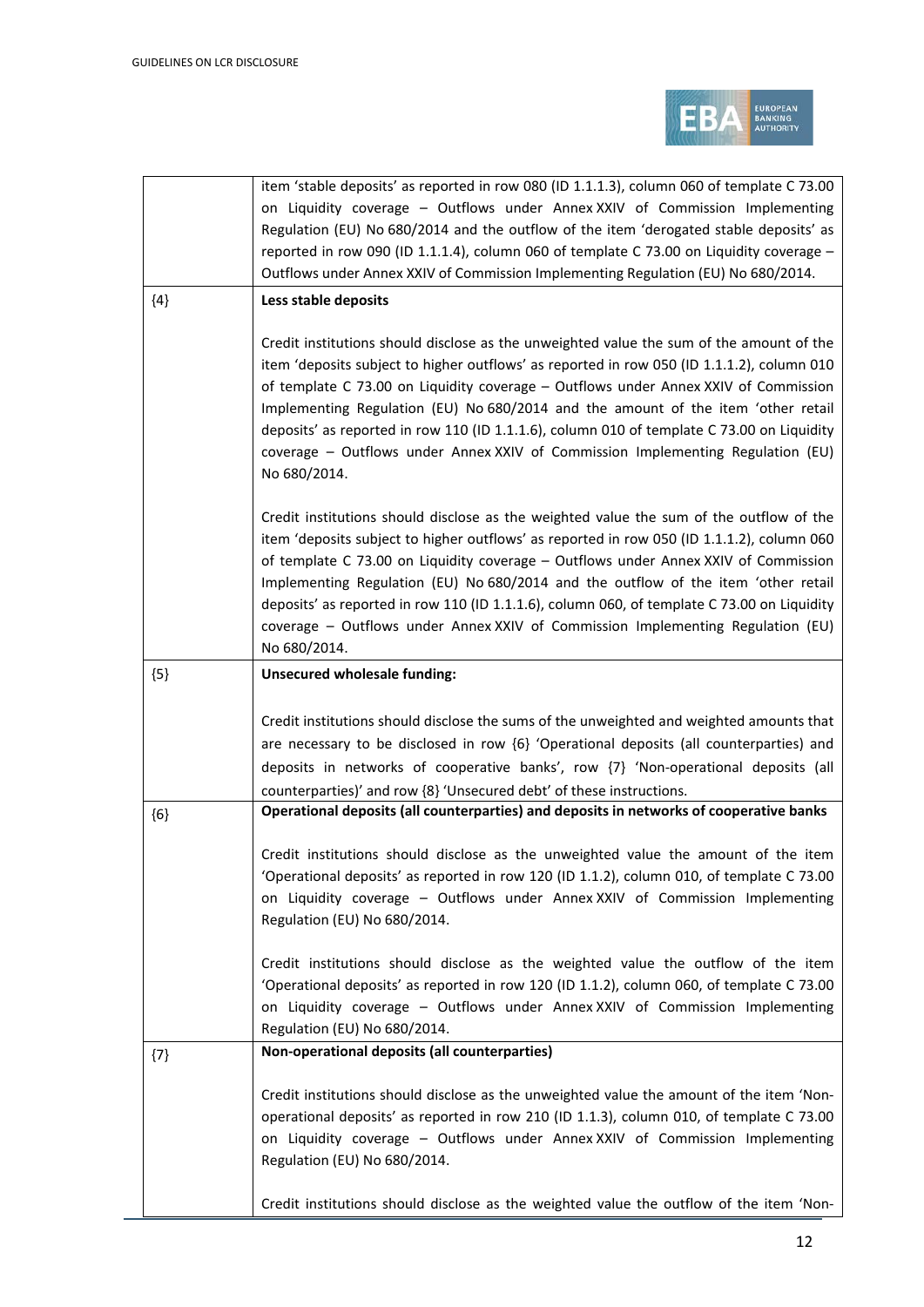

|        | operational deposits' as reported in row 210 (ID 1.1.3), column 060, of template C 73.00                                                                                                                                                                                                                                        |
|--------|---------------------------------------------------------------------------------------------------------------------------------------------------------------------------------------------------------------------------------------------------------------------------------------------------------------------------------|
|        | on Liquidity coverage - Outflows under Annex XXIV of Commission Implementing                                                                                                                                                                                                                                                    |
|        | Regulation (EU) No 680/2014.                                                                                                                                                                                                                                                                                                    |
| ${8}$  | <b>Unsecured debt</b>                                                                                                                                                                                                                                                                                                           |
|        | Credit institutions should disclose as the unweighted value the amount of the item 'in the                                                                                                                                                                                                                                      |
|        | form of debt securities if not treated as retail deposits' as reported in row 900 (ID 1.1.7.2),                                                                                                                                                                                                                                 |
|        | column 010, of template C 73.00 on Liquidity coverage - Outflows under Annex XXIV of                                                                                                                                                                                                                                            |
|        | Commission Implementing Regulation (EU) No 680/2014.                                                                                                                                                                                                                                                                            |
|        | Credit institutions should disclose as the weighted value the outflow of the item 'in the                                                                                                                                                                                                                                       |
|        | form of debt securities if not treated as retail deposits' as reported in row 900 (ID 1.1.7.2),                                                                                                                                                                                                                                 |
|        | column 060, of template C 73.00 on Liquidity coverage - Outflows under Annex XXIV of                                                                                                                                                                                                                                            |
|        | Commission Implementing Regulation (EU) No 680/2014.                                                                                                                                                                                                                                                                            |
| ${9}$  | <b>Secured wholesale funding</b>                                                                                                                                                                                                                                                                                                |
|        | Credit institutions should disclose as the weighted value the sum of the outflow of the<br>item 'Outflows from secured lending and capital market-driven transactions' as reported<br>in row 920 (ID 1.2), column 060, of template C 73.00 on Liquidity coverage - Outflows                                                     |
|        | under Annex XXIV of Commission Implementing Regulation (EU) No 680/2014 and the<br>outflow of the item 'Total outflows from collateral swaps' as reported in row 1130 (ID 1.3),<br>column 060, of template C 73.00 on Liquidity coverage - Outflows under Annex XXIV of<br>Commission Implementing Regulation (EU) No 680/2014. |
|        |                                                                                                                                                                                                                                                                                                                                 |
| ${10}$ | <b>Additional requirements:</b>                                                                                                                                                                                                                                                                                                 |
|        |                                                                                                                                                                                                                                                                                                                                 |
|        | Credit institutions should disclose the sums of the unweighted and weighted amounts that                                                                                                                                                                                                                                        |
|        | are necessary to be disclosed in row {11} 'Outflows related to derivative exposures and                                                                                                                                                                                                                                         |
|        | other collateral requirements', row {12} 'Outflows related to loss of funding on debt                                                                                                                                                                                                                                           |
|        | products' and row {13} 'Credit and liquidity facilities' of these instructions.                                                                                                                                                                                                                                                 |
| ${11}$ | Outflows related to derivative exposures and other collateral requirements                                                                                                                                                                                                                                                      |
|        | Credit institutions should disclose as the unweighted value and as the weighted value the                                                                                                                                                                                                                                       |
|        | sum of the amounts (column 010 of template C 73.00 on Liquidity coverage - Outflows of                                                                                                                                                                                                                                          |
|        | Annex XXIV of Commission Implementing Regulation (EU) No 680/2014) and outflows                                                                                                                                                                                                                                                 |
|        | (column 060 of template C 73.00 on Liquidity coverage - Outflows of Annex XXIV of                                                                                                                                                                                                                                               |
|        | Commission Implementing Regulation (EU) No 680/2014), respectively, of the following<br>items:                                                                                                                                                                                                                                  |
|        | 'collateral other than Level 1 assets collateral posted for derivatives' as reported<br>٠<br>in row 280, ID 1.1.4.1.                                                                                                                                                                                                            |
|        | 'Level 1 EHQ Covered Bonds assets collateral posted for derivatives' as reported<br>$\bullet$<br>in row 290, ID 1.1.4.2.                                                                                                                                                                                                        |
|        | 'material outflows due to deterioration of own credit quality' as reported in row<br>$\bullet$<br>300, ID 1.1.4.3.                                                                                                                                                                                                              |
|        | 'impact of an adverse market scenario on derivatives, financing transactions and                                                                                                                                                                                                                                                |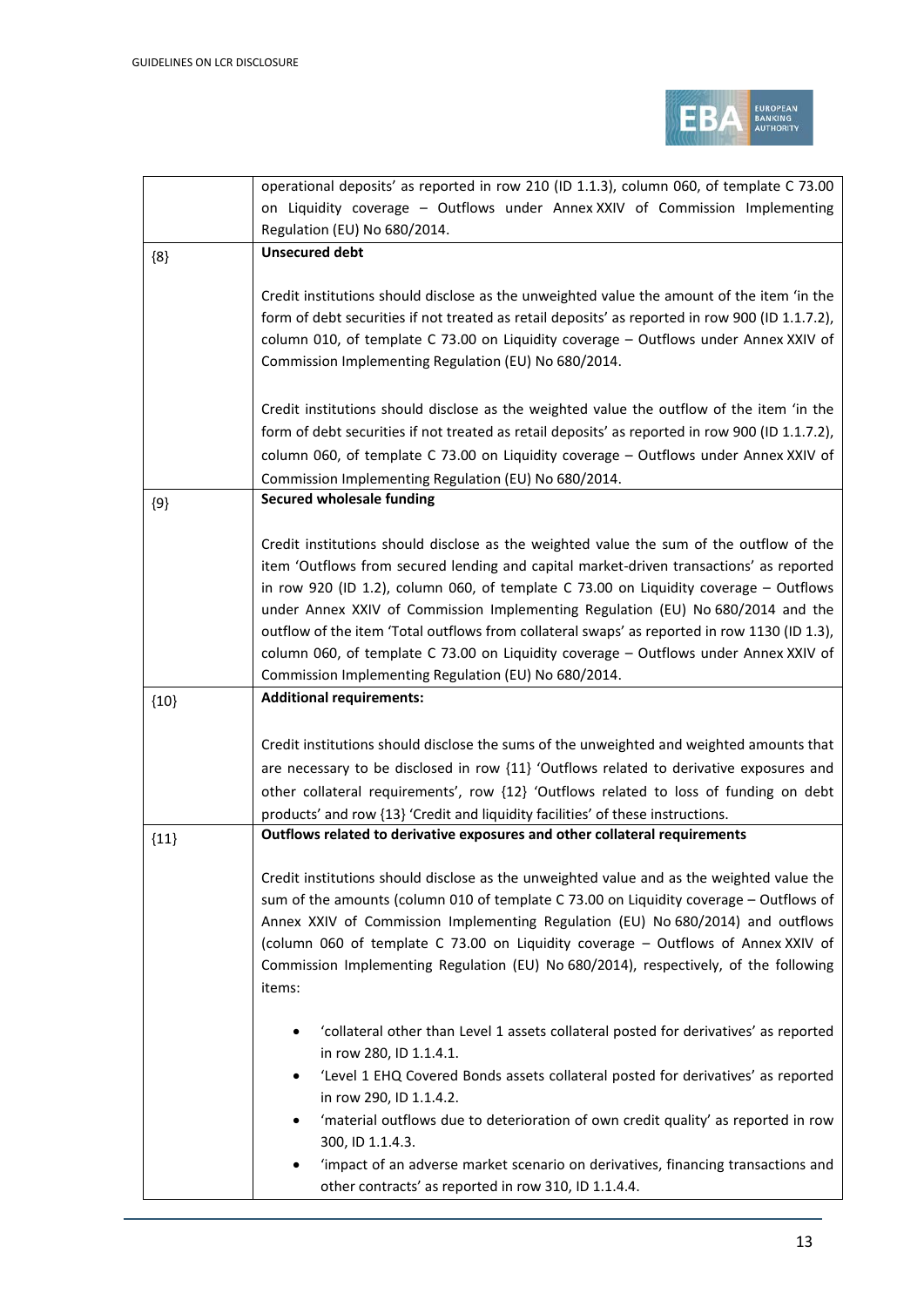

|        | 'outflows from derivatives' as reported in row 340, ID 1.1.4.5.<br>٠                      |                                                       |    |      |    |                                                                                    |    |      |          |
|--------|-------------------------------------------------------------------------------------------|-------------------------------------------------------|----|------|----|------------------------------------------------------------------------------------|----|------|----------|
|        | 'callable excess collateral' as reported in row 380, ID 1.1.4.7.                          |                                                       |    |      |    |                                                                                    |    |      |          |
|        | 'due collateral' as reported in row 390, ID 1.1.4.8.                                      |                                                       |    |      |    |                                                                                    |    |      |          |
|        | 'liquid asset collateral exchangeable for non-liquid asset collateral' as reported in     |                                                       |    |      |    |                                                                                    |    |      |          |
|        |                                                                                           | row 400, ID 1.1.4.9.                                  |    |      |    |                                                                                    |    |      |          |
|        |                                                                                           |                                                       |    |      |    |                                                                                    |    |      |          |
| ${12}$ | <b>Outflows</b>                                                                           | related                                               | to | loss | of | funding                                                                            | on | debt | products |
|        |                                                                                           |                                                       |    |      |    |                                                                                    |    |      |          |
|        | Credit institutions should disclose as the unweighted value and as the weighted value the |                                                       |    |      |    |                                                                                    |    |      |          |
|        | amount (column 010 of template C 73.00 on Liquidity coverage - Outflows of Annex XXIV     |                                                       |    |      |    |                                                                                    |    |      |          |
|        | of Commission Implementing Regulation (EU) No 680/2014) and outflows (column 060 of       |                                                       |    |      |    |                                                                                    |    |      |          |
|        | template C 73.00 on Liquidity coverage - Outflows of Annex XXIV of Commission             |                                                       |    |      |    |                                                                                    |    |      |          |
|        | Implementing Regulation (EU) No 680/2014), respectively, of the item 'loss of funding on  |                                                       |    |      |    |                                                                                    |    |      |          |
|        | structured financing activities', as reported in row 410, ID 1.1.4.10 under Annex XXIV of |                                                       |    |      |    |                                                                                    |    |      |          |
|        | Commission Implementing Regulation (EU) No 680/2014.                                      |                                                       |    |      |    |                                                                                    |    |      |          |
| ${13}$ | <b>Credit and liquidity facilities</b>                                                    |                                                       |    |      |    |                                                                                    |    |      |          |
|        |                                                                                           |                                                       |    |      |    |                                                                                    |    |      |          |
|        | Credit institutions should disclose as the unweighted value and as the weighted value the |                                                       |    |      |    |                                                                                    |    |      |          |
|        | amount (column 010 of template C 73.00 on Liquidity coverage - Outflows of Annex XXIV     |                                                       |    |      |    |                                                                                    |    |      |          |
|        | of Commission Implementing Regulation (EU) No 680/2014) and outflow (column 060 of        |                                                       |    |      |    |                                                                                    |    |      |          |
|        | template C 73.00 on Liquidity coverage - Outflows of Annex XXIV of Commission             |                                                       |    |      |    |                                                                                    |    |      |          |
|        | Implementing Regulation (EU) No 680/2014), respectively, of the item 'Committed           |                                                       |    |      |    |                                                                                    |    |      |          |
|        | facilities' as reported in row 460, ID 1.1.5 under Annex XXIV of Commission Implementing  |                                                       |    |      |    |                                                                                    |    |      |          |
|        | Regulation (EU) No 680/2014.                                                              |                                                       |    |      |    |                                                                                    |    |      |          |
| ${14}$ | Other contractual funding obligations                                                     |                                                       |    |      |    |                                                                                    |    |      |          |
|        |                                                                                           |                                                       |    |      |    |                                                                                    |    |      |          |
|        | Credit institutions should disclose as the unweighted value and as the weighted value the |                                                       |    |      |    |                                                                                    |    |      |          |
|        | sum of the amounts (column 010 of template C 73.00 on Liquidity coverage - Outflows of    |                                                       |    |      |    |                                                                                    |    |      |          |
|        | Annex XXIV of Commission Implementing Regulation (EU) No 680/2014) and outflows           |                                                       |    |      |    |                                                                                    |    |      |          |
|        | (column 060 of template C 73.00 on Liquidity coverage - Outflows of Annex XXIV of         |                                                       |    |      |    |                                                                                    |    |      |          |
|        | Commission Implementing Regulation (EU) No 680/2014), respectively, of the following      |                                                       |    |      |    |                                                                                    |    |      |          |
|        | items:                                                                                    |                                                       |    |      |    |                                                                                    |    |      |          |
|        |                                                                                           |                                                       |    |      |    |                                                                                    |    |      |          |
|        |                                                                                           |                                                       |    |      |    | 'assets borrowed on an unsecured basis' as reported in row 440, ID 1.1.4.11        |    |      |          |
|        |                                                                                           | 'short positions' as reported in row 350, ID 1.1.4.6. |    |      |    |                                                                                    |    |      |          |
|        |                                                                                           |                                                       |    |      |    | 'liabilities resulting from operating expenses' as reported in row 890, ID 1.1.7.1 |    |      |          |
|        |                                                                                           |                                                       |    |      |    |                                                                                    |    |      |          |
|        |                                                                                           | 'others' as reported in row 910, ID 1.1.7.3.          |    |      |    |                                                                                    |    |      |          |
| ${15}$ | Other contingent funding obligations                                                      |                                                       |    |      |    |                                                                                    |    |      |          |
|        |                                                                                           |                                                       |    |      |    |                                                                                    |    |      |          |
|        | Credit institutions should disclose as the unweighted value and as the weighted value the |                                                       |    |      |    |                                                                                    |    |      |          |
|        | sum of the amounts (column 010 of template C 73.00 on Liquidity coverage - Outflows of    |                                                       |    |      |    |                                                                                    |    |      |          |
|        | Annex XXIV of Commission Implementing Regulation (EU) No 680/2014) and outflows           |                                                       |    |      |    |                                                                                    |    |      |          |
|        | (column 060 of template C 73.00 on Liquidity coverage - Outflows of Annex XXIV of         |                                                       |    |      |    |                                                                                    |    |      |          |
|        | Commission Implementing Regulation (EU) No 680/2014), respectively, of the following      |                                                       |    |      |    |                                                                                    |    |      |          |
|        | items:                                                                                    |                                                       |    |      |    |                                                                                    |    |      |          |
|        |                                                                                           |                                                       |    |      |    |                                                                                    |    |      |          |
|        |                                                                                           |                                                       |    |      |    | 'Other products and services' as reported in row 720, ID 1.1.6.                    |    |      |          |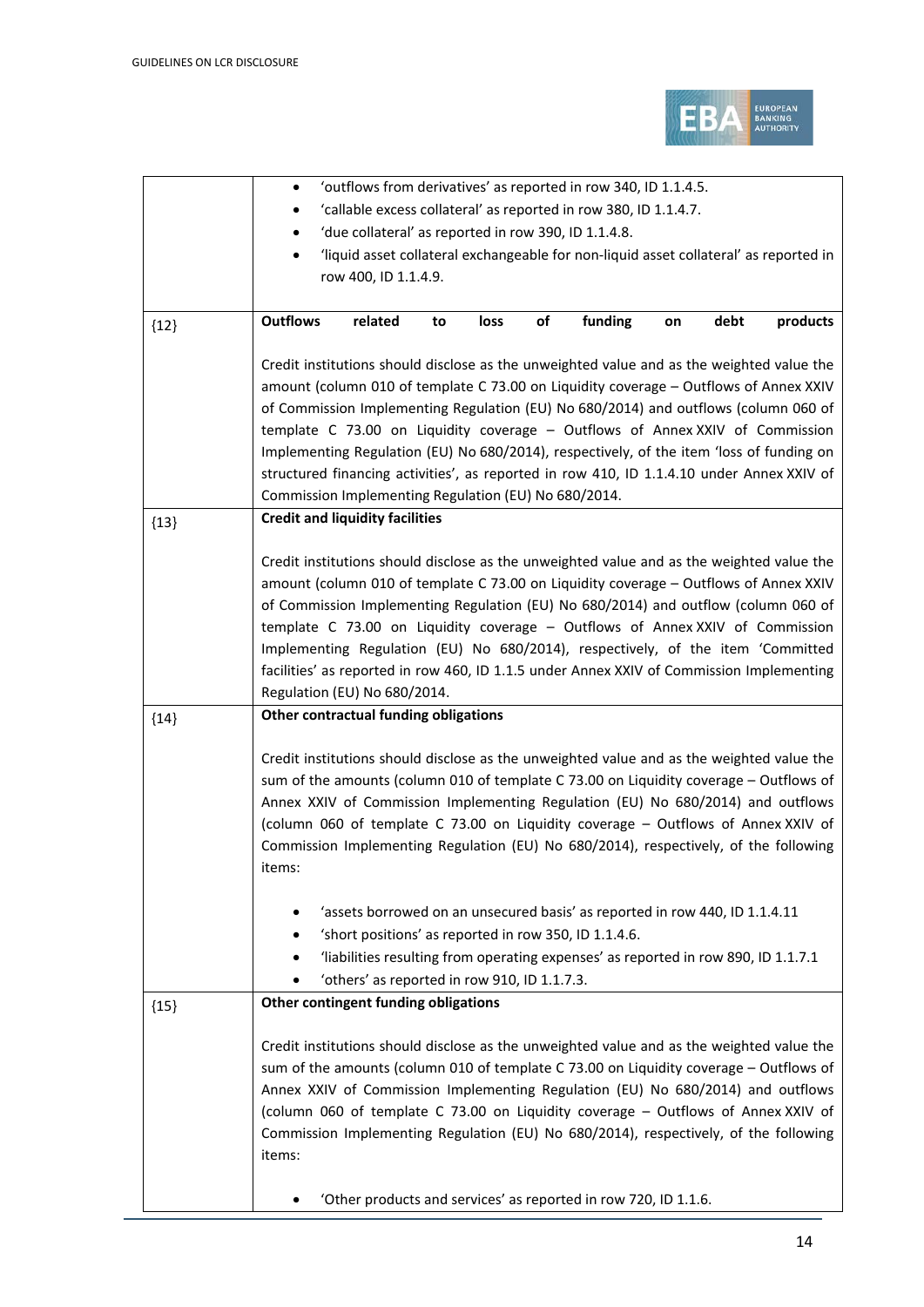

|        | 'internal netting of client's positions' as reported in row 450, ID 1.1.4.12.<br>$\bullet$                                                                                                                                                                                                                                                                                                                                                                                                                                                                                                                                                                                                    |
|--------|-----------------------------------------------------------------------------------------------------------------------------------------------------------------------------------------------------------------------------------------------------------------------------------------------------------------------------------------------------------------------------------------------------------------------------------------------------------------------------------------------------------------------------------------------------------------------------------------------------------------------------------------------------------------------------------------------|
| ${16}$ | <b>TOTAL CASH OUTFLOWS</b>                                                                                                                                                                                                                                                                                                                                                                                                                                                                                                                                                                                                                                                                    |
|        | Credit institutions should disclose the sum of the weighted value of the following items<br>under these instructions:<br>Row {2} Retail deposits and deposits from small business customers<br>Row {5} Unsecured wholesale funding,<br>Row {9} Secured wholesale funding,<br>Row {10} Additional requirements,<br>Row {14} Other contractual funding obligations and<br>Row {15} Other contingent funding obligations.                                                                                                                                                                                                                                                                        |
| ${17}$ | Secured lending (e.g. reverse repos)                                                                                                                                                                                                                                                                                                                                                                                                                                                                                                                                                                                                                                                          |
|        | Credit institutions should disclose as the unweighted value the sum of the amounts of the<br>item 'Inflows from secured lending and capital market-driven transactions' as reported in<br>row 270 (ID 1.2), column 010, 020 and 030 of template C 74.00 on Liquidity coverage $-$<br>Inflows under Annex XXIV of Commission Implementing Regulation (EU) No 680/2014 and<br>the market value of collateral lent of the item 'Total collateral swaps & collateralised<br>derivatives' as reported in row 010 (ID 1), column 010 of template C 75.00 on Liquidity<br>coverage - Collateral swaps under Annex XXIV of Commission Implementing Regulation<br>(EU) No 680/2014.                    |
|        | Credit institutions should disclose as the weighted value the sum of the inflows of the item<br>'Inflows from secured lending and capital market-driven transactions' as reported in row<br>270 (ID 1.2), column 140, 150 and 160 of template C 74.00 on Liquidity coverage - Inflows<br>under Annex XXIV of Commission Implementing Regulation (EU) No 680/2014 and the<br>inflows subject to the 75% cap on inflows, the 90% cap on inflows and inflows exempted<br>from the cap on inflows reported in row 010 (ID 1), column 060, 070 and 080 of template<br>C 75.00 on Liquidity coverage - Collateral swaps under Annex XXIV of Commission<br>Implementing Regulation (EU) No 680/2014. |
| ${18}$ | Inflows from fully performing exposures                                                                                                                                                                                                                                                                                                                                                                                                                                                                                                                                                                                                                                                       |
|        | Credit institutions should disclose as the unweighted value and as the weighted value the<br>sum of the amounts (column 010, 020 and 030 of template C 74.00 on Liquidity coverage -<br>Inflows of Annex XXIV of Commission Implementing Regulation (EU) No 680/2014) and<br>inflows (column 140, 150 and 160 of template C 74.00 on Liquidity coverage - Inflows of<br>Annex XXIV of Commission Implementing Regulation (EU) No 680/2014), respectively, of<br>the items:                                                                                                                                                                                                                    |
|        | 'monies due from non-financial customers (except for central banks)' as reported<br>in row 030, ID 1.1.1.<br>'monies due from central banks and financial customers' as reported in row 100,<br>ID 1.1.2.                                                                                                                                                                                                                                                                                                                                                                                                                                                                                     |
|        | 'monies due from trade financing transactions' as reported in row 180, ID 1.1.4.                                                                                                                                                                                                                                                                                                                                                                                                                                                                                                                                                                                                              |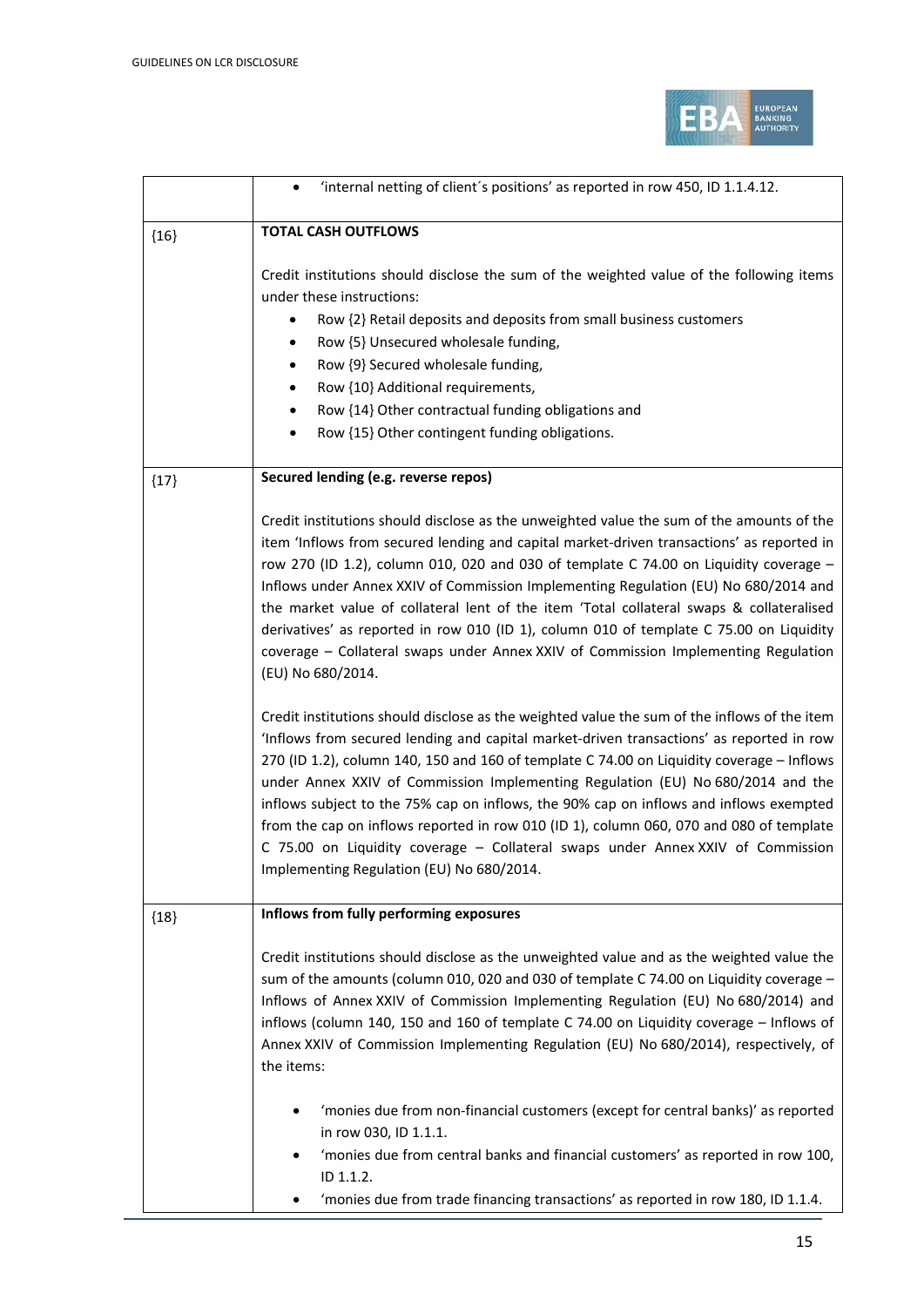

|            | 'inflows corresponding to outflows in accordance with promotional loan<br>commitments as referred to in Article 31(9) of Commission delegated regulation<br>(EU) 2015/61' as reported in row 170, ID 1.1.3.                                                                                                                                                                                                                                                                                                                                                                                      |
|------------|--------------------------------------------------------------------------------------------------------------------------------------------------------------------------------------------------------------------------------------------------------------------------------------------------------------------------------------------------------------------------------------------------------------------------------------------------------------------------------------------------------------------------------------------------------------------------------------------------|
| ${19}$     | Other cash inflows                                                                                                                                                                                                                                                                                                                                                                                                                                                                                                                                                                               |
|            | Credit institutions should disclose as the unweighted value and as the weighted value the<br>sum of the amounts (column 010, 020 and 030 of template C 74.00 on Liquidity coverage -<br>Inflows of Annex XXIV of Commission Implementing Regulation (EU) No 680/2014) and<br>inflows (column 140, 150 and 160 of template C 74.00 on Liquidity coverage - Inflows of<br>Annex XXIV of Commission Implementing Regulation (EU) No 680/2014), respectively, of<br>the items:                                                                                                                       |
|            | 'monies due from securities maturing within 30 days' as reported in row 190, ID<br>1.1.5.                                                                                                                                                                                                                                                                                                                                                                                                                                                                                                        |
|            | 'assets with an undefined contractual end date' as reported in row 200, ID 1.1.6.<br>'monies due from positions in major index equity instruments provided that<br>٠<br>there is no double counting with liquid assets' as reported in row 210, ID 1.1.7.<br>'inflows from undrawn credit or liquidity facilities and any other commitments<br>$\bullet$<br>provided by central banks provided that there is no double counting with liquid<br>assets' as reported in row 220, ID 1.1.8.                                                                                                         |
|            | 'inflows from the release of balances held in segregated accounts in accordance<br>$\bullet$<br>with regulatory requirements for the protection of customer trading assets' as<br>reported in row 230, ID 1.1.9.                                                                                                                                                                                                                                                                                                                                                                                 |
|            | 'inflows from derivatives' as reported in row 240, ID 1.1.10.<br>'inflows from undrawn credit or liquidity facilities provided by members of a<br>$\bullet$<br>group or an institutional protection scheme where the competent authorities<br>have granted permission to apply a higher inflow rate' as reported in row 250, ID<br>1.1.11.                                                                                                                                                                                                                                                       |
|            | 'other inflows' as reported in row 260, ID 1.1.12.                                                                                                                                                                                                                                                                                                                                                                                                                                                                                                                                               |
| {EU-19a}   | (Difference between total weighted inflows and total weighted outflows arising from<br>transactions in third countries where there are transfer restrictions or which are<br>denominated in non-convertible currencies)                                                                                                                                                                                                                                                                                                                                                                          |
|            | Credit institutions should disclose as the weighted value the inflows (column 140, 150 or<br>160 of template C 74.00 on Liquidity coverage - Inflows of Annex XXIV of Commission<br>Implementing Regulation (EU) No 680/2014; the columns subject to the 75% and/or 90%<br>cap and/or exempted from the cap on inflows) of the item '(Difference between total<br>weighted inflows and total weighted outflows arising from transactions in third countries<br>where there are transfer restrictions or which are denominated in non-convertible<br>currencies)' as reported in row 420, ID 1.4. |
| ${EU-19b}$ | (Excess inflows from a related specialised credit institution)                                                                                                                                                                                                                                                                                                                                                                                                                                                                                                                                   |
|            | Credit institutions should disclose as the weighted value the inflows (column 140, 150 or<br>160 of template C 74.00 on Liquidity coverage - Inflows of Annex XXIV of Commission                                                                                                                                                                                                                                                                                                                                                                                                                 |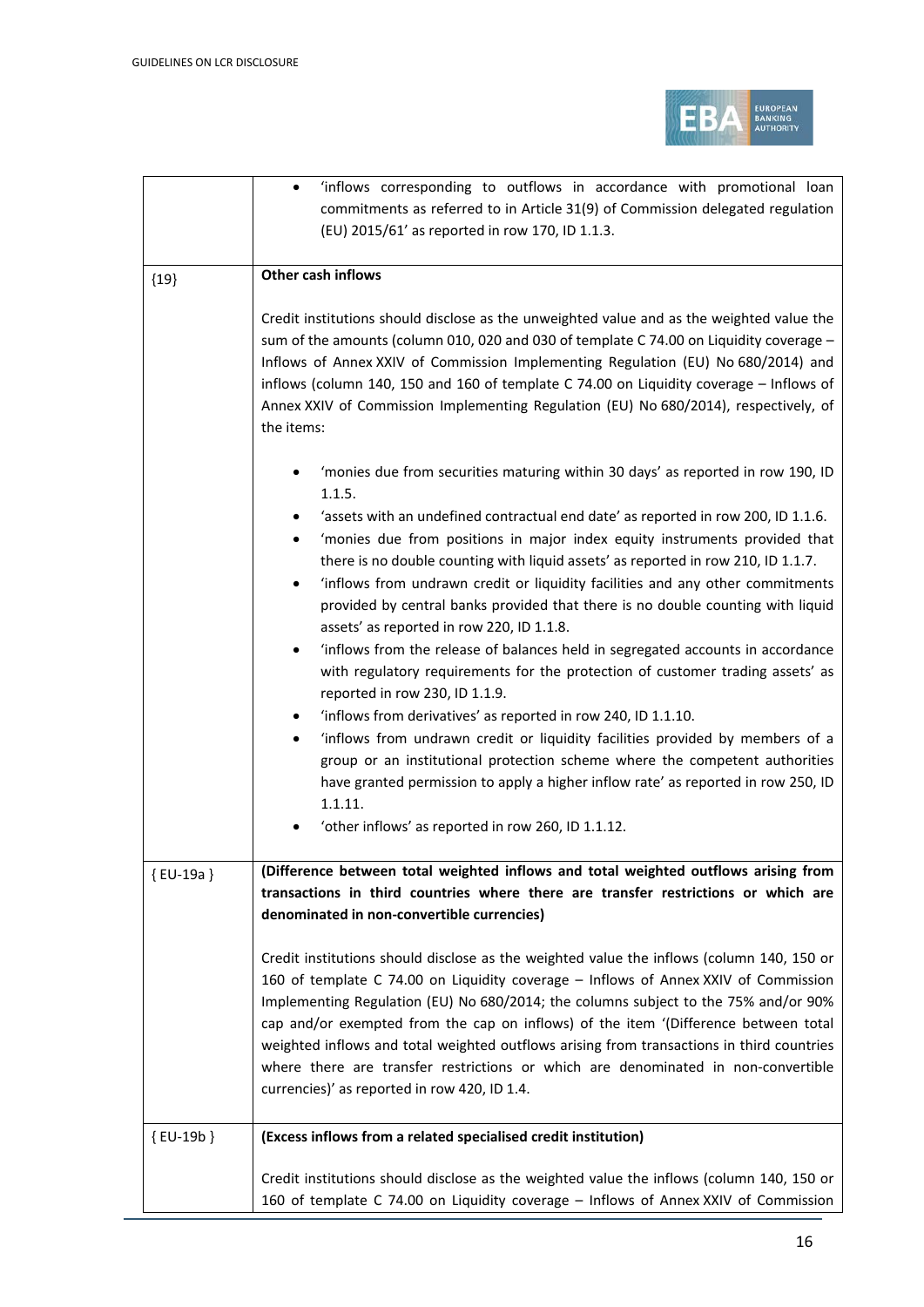

|          | Implementing Regulation (EU) No 680/2014; the columns subject to the 75% and/or 90%<br>cap and/or exempted from the cap on inflows) of the item '(Excess inflows from a related<br>specialised credit institution)' as reported in row 430, ID 1.5.                                                                                                                                             |
|----------|-------------------------------------------------------------------------------------------------------------------------------------------------------------------------------------------------------------------------------------------------------------------------------------------------------------------------------------------------------------------------------------------------|
| ${20}$   | <b>TOTAL CASH INFLOWS</b>                                                                                                                                                                                                                                                                                                                                                                       |
|          | Credit institutions should disclose the sum of the unweighted and weighted value of the<br>following items under these instructions:<br>Row {17} Secured lending (e.g. reverse repos)<br>Row {18} Inflows from fully performing exposures<br>٠<br>Row {19} Other cash inflows<br>$\bullet$                                                                                                      |
|          | minus:                                                                                                                                                                                                                                                                                                                                                                                          |
|          | Row {EU-19a} (Difference between total weighted inflows and total weighted<br>outflows arising from transactions in third countries where there are transfer<br>restrictions or which are denominated in non-convertible currencies)<br>Row {Eu-19b} (Excess inflows from a related specialised credit institution).                                                                            |
| {EU-20a} | <b>Fully exempt inflows</b>                                                                                                                                                                                                                                                                                                                                                                     |
|          | Credit institutions should disclose as the unweighted value and as the weighted value the<br>amount (column 030) and inflows (column 160), respectively, which are exempted from<br>the cap on inflows of the item 'Total Inflows' reported in row 010, ID 1 of template C 74.00<br>on Liquidity coverage - Inflows under Annex XXIV of Commission Implementing Regulation<br>(EU) No 680/2014. |
| {EU-20b} | Inflows subject to 90% cap                                                                                                                                                                                                                                                                                                                                                                      |
|          | Credit institutions should disclose as the unweighted value and as the weighted value the<br>amount (column 020) and inflows (column 150), respectively, that are subject to the 90%<br>cap on inflows of the item 'Total Inflows' reported in row 010, ID 1 of template C 74.00 on<br>Liquidity coverage - Inflows under Annex XXIV of Commission Implementing Regulation<br>(EU) No 680/2014. |
| {EU-20c} | Inflows subject to 75% cap                                                                                                                                                                                                                                                                                                                                                                      |
|          | Credit institutions should disclose as the unweighted value and as the weighted value the<br>amount (column 010) and inflows (column 140), respectively, that are subject to the 75%<br>cap on inflows of the item 'Total Inflows' reported in row 010, ID 1 of template C 74.00 on<br>Liquidity coverage - Inflows under Annex XXIV of Commission Implementing Regulation<br>(EU) No 680/2014. |
| ${21}$   | <b>LIQUIDITY BUFFER</b>                                                                                                                                                                                                                                                                                                                                                                         |
|          | Credit institutions should disclose as the adjusted value the value of the item 'Liquidity<br>buffer' as reported in row 010, ID 1 of template C 76.00 on Liquidity coverage -                                                                                                                                                                                                                  |